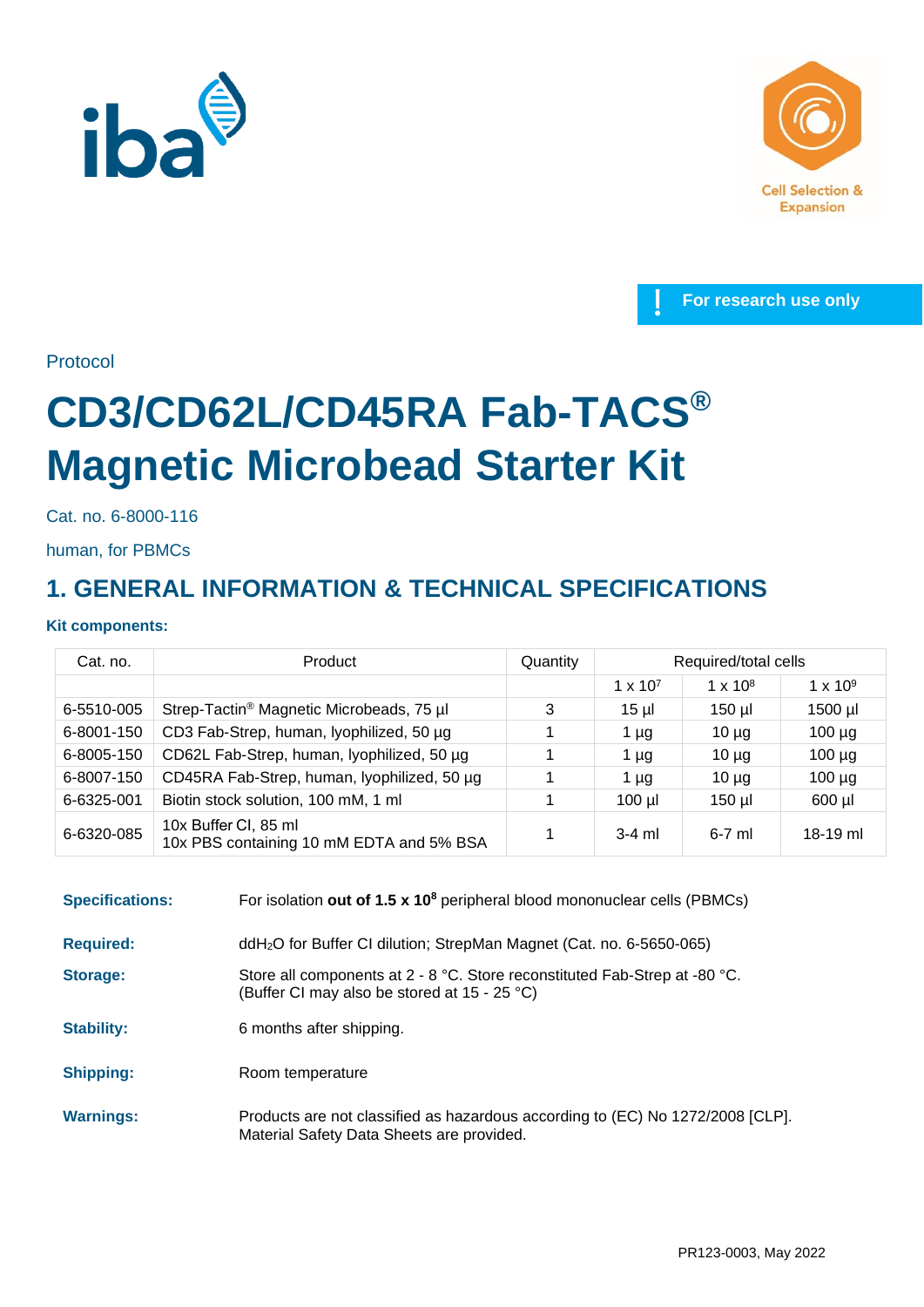## **2. INITIAL PREPARATIONS**

### **2.1. Reagent preparation**

Volumes are suitable for isolating target cells out of **up to 1 x 10<sup>7</sup>** PBMCs. For higher cell numbers, Fab-Strep and Strep-Tactin® Magnetic Microbead volumes should be upscaled linearly according to total cell numbers (e.g., for 5 x 10<sup>7</sup> cells use 5x indicated Fab-Strep volume). Adapt other volumes according to **Table 1.**

> **Cell labeling and isolation (3.1.** and **3.2.) has to be performed at 4 °C.** Please make sure that all reagents and cells are accordingly refrigerated before starting the protocol. **The subsequent removal of reagents and washing (3.3** and **3.4) has to be performed at room temperature.**

**2.1.1.** Prepare 1x Buffer CI by diluting stock with ddH<sub>2</sub>O.

**2.1.2. Optional:** Wash Strep-Tactin® Magnetic Microbeads before use to remove sodium azide. Add **1 ml** Buffer CI to required volume of microbeads (see 2.1.4.). Mix carefully and separate beads from buffer using a magnet. Discard supernatant and resuspend magnetic microbeads in Buffer CI (initial volume as in 2.1.4.).

**2.1.3.** Resuspend **50 µg** Fab-Strep in **1 ml** Buffer CI for a final concentration of **50 µg/ml.**



Store Fab-Strep solution in aliquots at **-80 °C** for up to **6 months**.



**2.1.4.** Mix **20 µl** (1 µg) Fab-Strep with **15 µl** Strep-Tactin® Magnetic Microbeads (vortex before pipetting!) in an Eppendorf tube. Incubate under constant gentle agitation for **5 min** (up to 24 h) at **4 °C**.

**2.1.5.** Prepare 1 mM Biotin Elution Buffer by diluting **100 µl** of 100 mM Biotin stock solution in **10 ml** Buffer CI. Mix thoroughly. Keep at **room temperature**.

### **2.2. Sample preparation**

Prepare **1 x 10<sup>7</sup>** PBMCs in **30 µl** Buffer CI. Buffer CI volume should be upscaled linearly for higher cell numbers (e.g., use 5x 30 µl Buffer CI for 5 x 10<sup>7</sup> total cells). Cells should be cooled down to **4 °C** before starting the protocol.

## **Table 1: Recommended volumes & tube sizes for different cell numbers**

| Starting cell<br>number | Recommended tube size<br>[ml] | Resuspension volume<br>[ml] | <b>Total Biotin Elution Buffer</b><br>[ml] | 3.3.1.<br>[ml] |
|-------------------------|-------------------------------|-----------------------------|--------------------------------------------|----------------|
| $\leq 1 \times 10^{7}$  | 15                            |                             | 10                                         |                |
| $\leq 1 \times 10^8$    | 15                            | 10                          | 15                                         | 7.5            |
| $\leq 1 \times 10^9$    | 50                            | 30                          | 60                                         | 30             |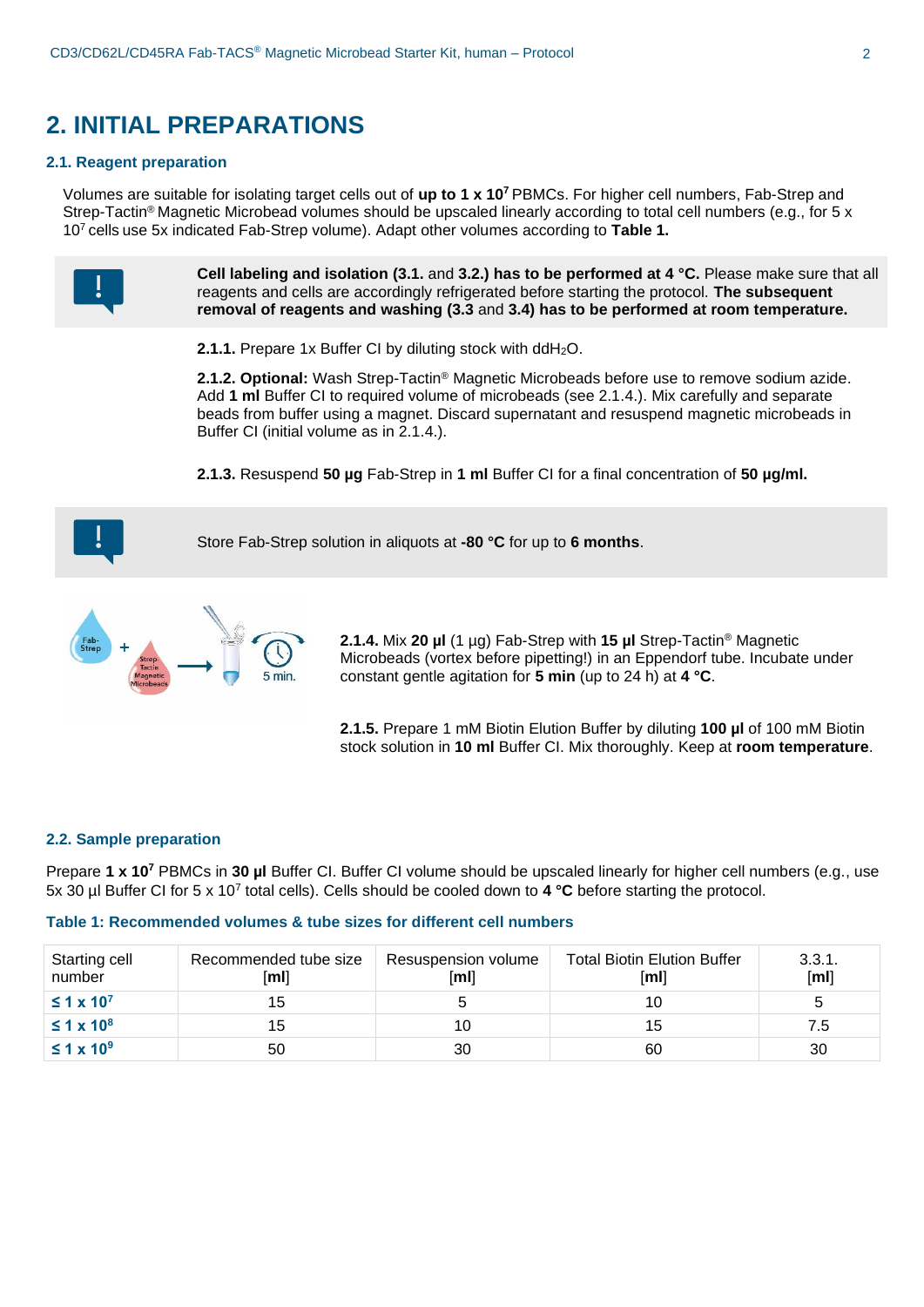## **3. PROTOCOL**

1. CD3 positive cell isolation  $\geq$  2. CD62L positive cell isolation  $\geq$  3. CD45RA cell depletion Steps for isolating CD3<sup>+</sup>CD62L<sup>+</sup>CD45RA- **central memory** T cells 1. CD3 positive cell isolation  $\geq$  2. CD62L positive cell isolation  $\geq$  3. CD45RA positive cell isolation Steps for isolating CD3<sup>+</sup>CD62L<sup>+</sup>CD45RA<sup>+</sup> **naïve** T cells

## **3.1. Cell labeling**

Perform all steps at **4 °C.**



**3.1.1.** Add PBMCs to the pre-incubated Fab-Strep Microbead preparation (2.1.4.) and mix thoroughly by gentle pipetting.

**3.1.2.** Incubate for **10 min** under gentle constant agitation, e.g. on a roller mixer, to prevent cells from sedimentation. Continue with 3.2.1.

### **3.2. Magnetic cell isolation**

Perform all steps at **4 °C.**



**3.2.1.** Add the incubated cells to **5 ml** Buffer CI. Mix thoroughly by gentle pipetting.

**3.2.2.** Incubate the tube on a magnet for **1 min**, remove entire supernatant carefully.

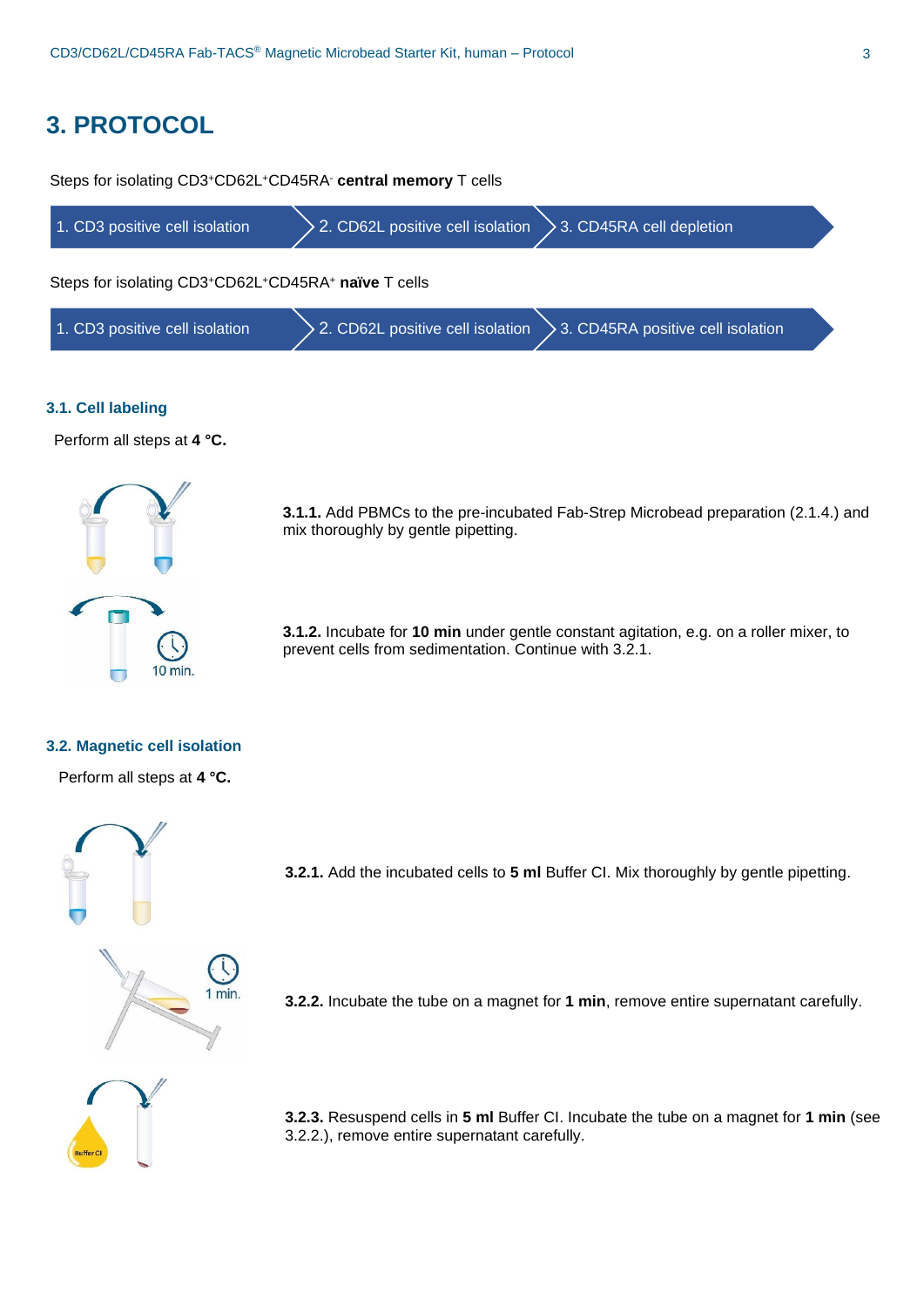

**For CD45RA depletion** (3<sup>rd</sup> step for central memory T cell isolation) collect supernatants in step 3.2.2. and 3.2.3.. No further steps are required. The cells are ready for further downstream applications.



**3.2.4.** Repeat step 3.2.3. once. Continue with step 3.3.1.

## **3.3. Removal of magnetic microbeads**

Perform all steps at **room temperature.**



**3.3.1.** Resuspend cells in **5 ml** Biotin Elution Buffer (2.1.5.). Mix by thoroughly by pipetting and incubate for **5 min** at **room temperature** on a roller mixer.



**3.3.2.** Incubate the tube on a magnet for **1 min**, collect entire supernatant carefully and transfer it to a new collection tube.



**3.3.3.** Repeat steps 3.3.1. and 3.3.2. once.

**3.3.4.** Pool the supernatants and collect cells by centrifugation **(400 x g, 6 - 10 min).** 

Remove supernatant and resuspend cells in appropriate buffer or medium for further applications.



If further removal of magnetic microbeads is needed (e.g. for further positive enrichment steps), proceed to step **3.4**.

### **3.4. Removal of remaining magnetic microbeads**

Perform all steps at **room temperature.**



**3.4.1.** Discard supernatant carefully. Resuspend cell pellet in **5 ml** Buffer CI and incubate for **5 min** under agitation (e.g. on a roller mixer) at **room temperature**.

**3.4.2.** Place tube back on the magnet (to remove any potential residual beads) and incubate for **3 min**.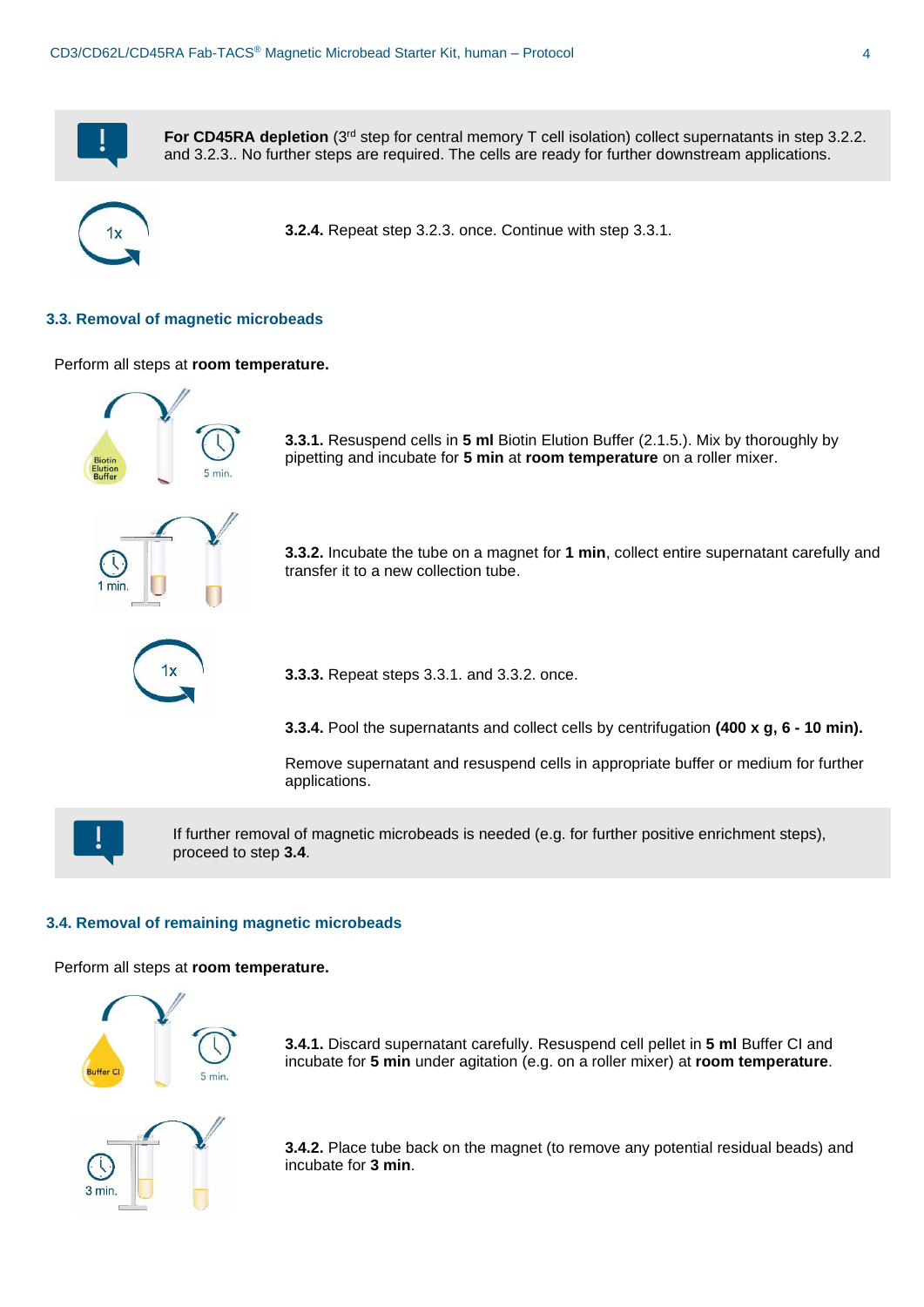**3.4.3.** After incubation, transfer supernatant to a **new tube** and centrifuge cells for **6 – 10 min at 400 x g.**

**3.4.4.** Remove supernatant and resuspend cells in appropriate buffer or medium for further applications.



To perform further positive isolation or depletion steps, please start the protocol once more at **3.1.**

## **4. TROUBLESHOOTING**

| <b>Low yield</b>               | Option 1:<br>Titrate the ratio between Fab-Streps and Strep-Tactin <sup>®</sup> Magnetic Microbeads for different<br>cell numbers.                                      |
|--------------------------------|-------------------------------------------------------------------------------------------------------------------------------------------------------------------------|
|                                | Option 2:<br>Increase incubation time of cells with Fab-Strep-Microbead mix (3.1.2.).                                                                                   |
|                                | Option 3:<br>Make sure that you carefully remove supernatants during incubation on the magnet<br>(3.2.) without disrupting the binding of the microbeads to the magnet. |
|                                | Option 4:<br>Check for biotin contamination in your samples.                                                                                                            |
| <b>Low purity</b>              | Increase number of washing steps (3.2.)                                                                                                                                 |
| <b>Microbead contamination</b> | Make sure that you carefully remove supernatants during incubation on the magnet (3.3.<br>and 3.4.) without disrupting the binding of the microbeads to the magnet.     |
| High amount of cell death      | Make sure that you always work at the recommended temperatures.                                                                                                         |

## **5. EXAMPLE DATA**

Examples of CD3+ T cell isolation from PBMCs (1), CD62L+ cells from T cell pre-enriched cells (2) and CD45RA+ cells from PBMCs (3) as well as CD45RA depletion from PBMCs (4). Depending on experiment, unlysed cells were stained with CD3-FITC (OKT-3), CD45-APC (2D1), CD8-PE-Cy7 (HIT8a), CD62L-PE (DREG-56), CD45RA-APC (HI100), CD45RA-PE (HI100) and/or CD45RO-FITC (UCHL1) and analyzed by flow cytometry (CytoFlex, BC or CyAn ADP, BC). Dead cells were excluded from the analysis using DAPI or PI staining. Doublet and debris discrimination were performed using different FSC/SSC signals.

## **(1) CD3<sup>+</sup> T cell isolation**

## **Before isolation After isolation**



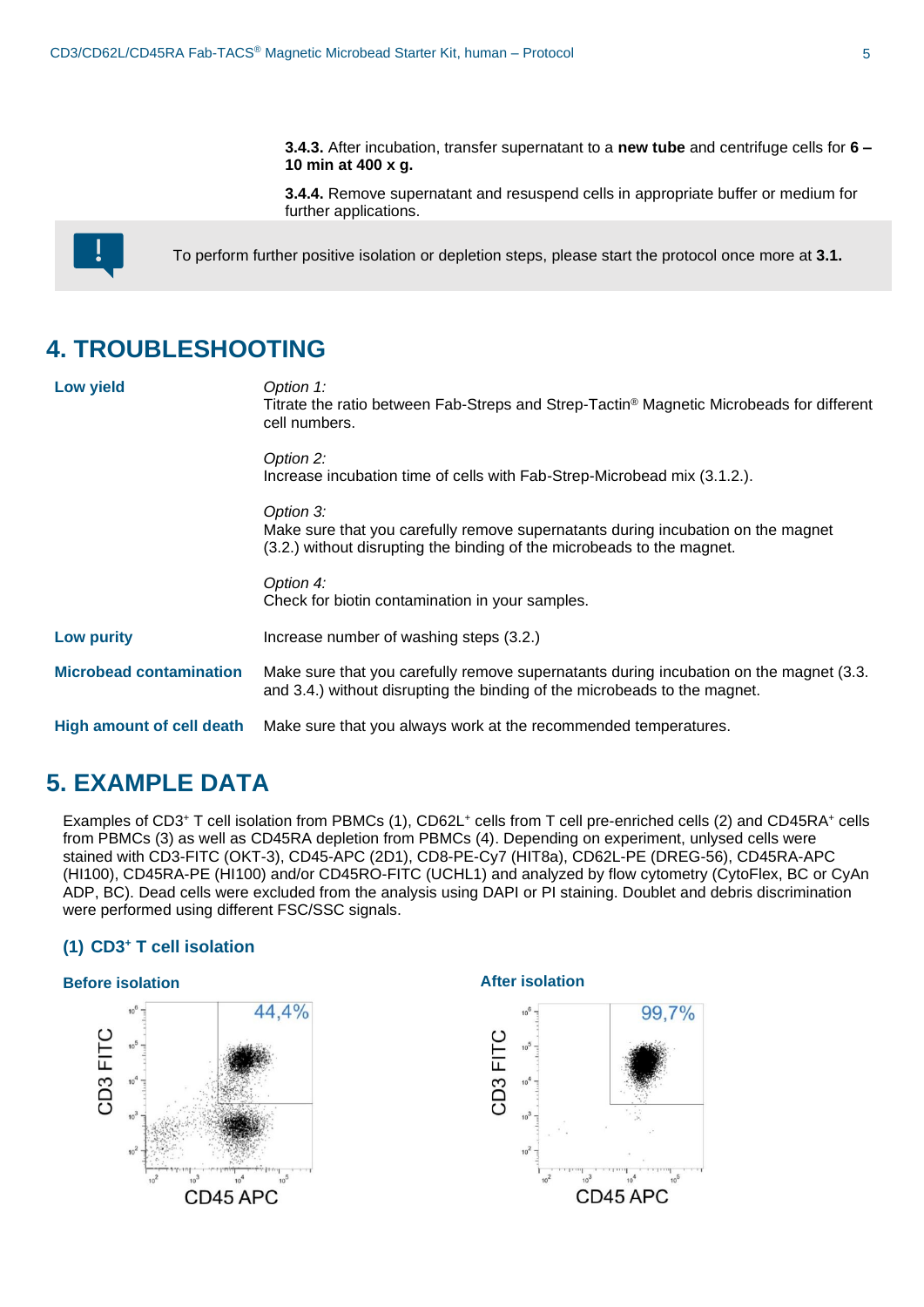## **(2) CD62L<sup>+</sup> cell isolation**

## **Before isolation After isolation**



## **(3) CD45RA<sup>+</sup> cell isolation**



## **(4) CD45RA<sup>+</sup> cell depletion**